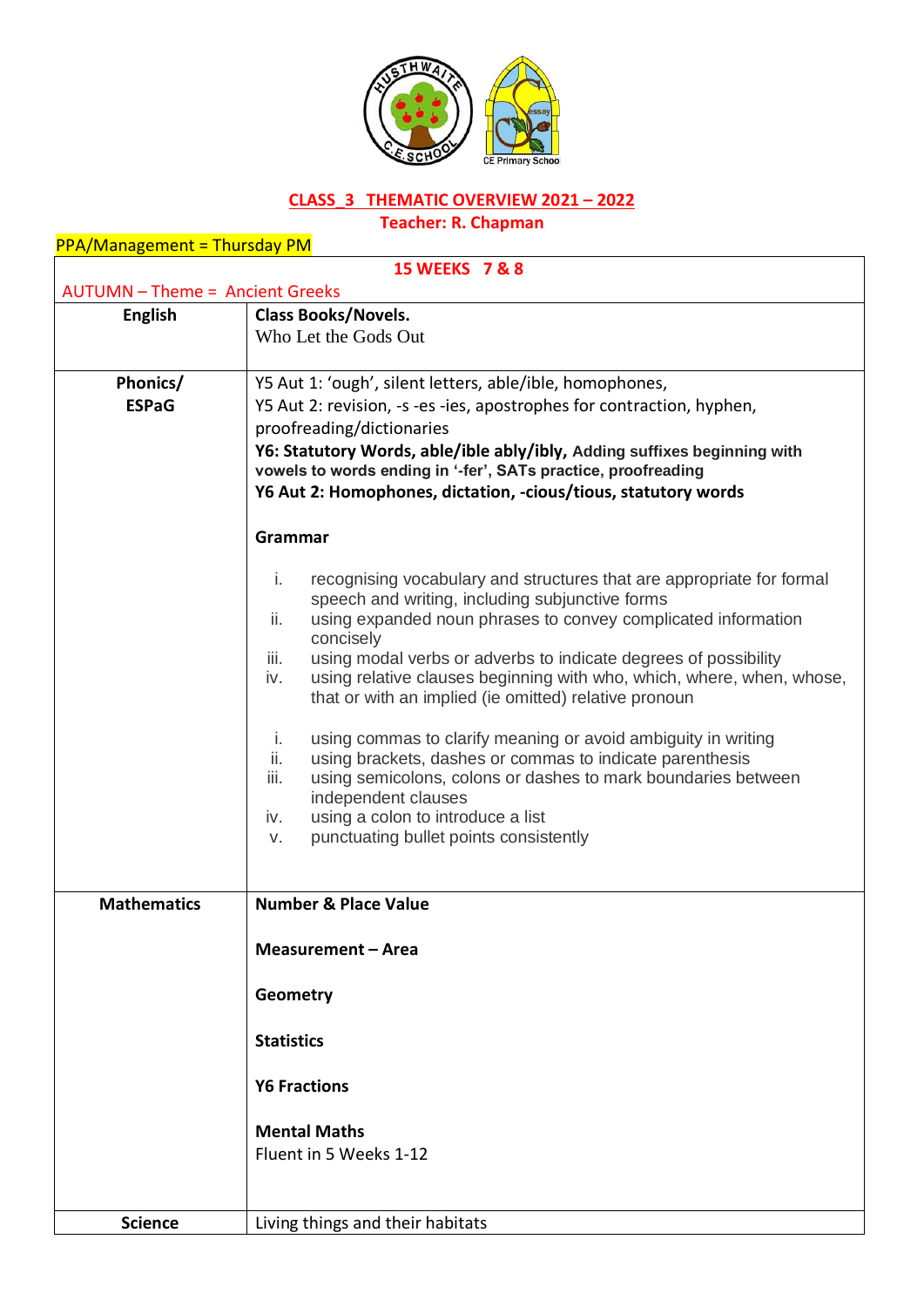|                          | Forces                                                                                  |
|--------------------------|-----------------------------------------------------------------------------------------|
| <b>Topic (History)</b>   | Who let the Gods out? Ancient Greece                                                    |
|                          | A study of Greek life & achievements & their influence on the Western world             |
|                          |                                                                                         |
|                          |                                                                                         |
|                          | Understand geographical similarities & difference- region of a European country- Greece |
| <b>Topic (Geography)</b> |                                                                                         |
|                          |                                                                                         |
| <b>Computing</b>         | $1st$ Half Term – Coding                                                                |
|                          | 2 <sup>nd</sup> Half Term - Online Safety/Networks                                      |
| Art/DT                   | 1 <sup>st</sup> Half Term - Drawing skills/ pencil / pastels                            |
|                          | 2 <sup>nd</sup> Half Term - Clay                                                        |
|                          |                                                                                         |
|                          |                                                                                         |
| <b>PSHCE</b>             | What makes up a person's personality?                                                   |
| <b>SRE</b>               | What decisions can people make with money?                                              |
| <b>RE</b>                | <b>UC Creation</b>                                                                      |
| <b>Worship:</b>          | <b>Creation and science:</b> conflicting or complementary?                              |
|                          |                                                                                         |
| <b>Music</b>             | <b>Young Voices</b>                                                                     |
|                          | Classroom Jazz 2 (Charanga)                                                             |
|                          |                                                                                         |
| <b>PE Indoor</b>         | Dance & Gymnastics                                                                      |
| <b>PE Outdoor</b>        | <b>Cross Country &amp; Football</b>                                                     |
| <b>Forest School</b>     | Mapwork/Christmas Crafts                                                                |
| <b>French</b>            | Ma Famille                                                                              |
|                          | On fait la fete                                                                         |

## **Earlybird daily(subject to change): Mon Handwriting, Tues Active Maths, Wed Handwriting (apply), Thurs Pobble 365 Creative Write, Fri Spellings Newsround daily PROPOSED EDUCATIONAL VISITS – Houses of Parliament, London;**

| <b>PPA/Management = Thursday PM</b> |                                                                        |  |
|-------------------------------------|------------------------------------------------------------------------|--|
| 12 WEEKS 7 & 6                      |                                                                        |  |
| $SPRING - Theme = Mayans$           |                                                                        |  |
| <b>English</b>                      | <b>Class Books/Novels.</b>                                             |  |
|                                     | Possibly Rain Player or Middleworld                                    |  |
| Phonics/                            | Y5 Spr 1: Y5/6 Spellings, Rare GPCs, ably/ibly, homophones,            |  |
| <b>ESPaG</b>                        | Y5 Spr 2: Proofreading, building from root words, homophones, ei or ie |  |
|                                     | Y6: Spr 1: ough, tial/cial, proofreading, prefixes, statutory words    |  |
|                                     | Y6 Spr 2: homophones, dictation, Generating words from                 |  |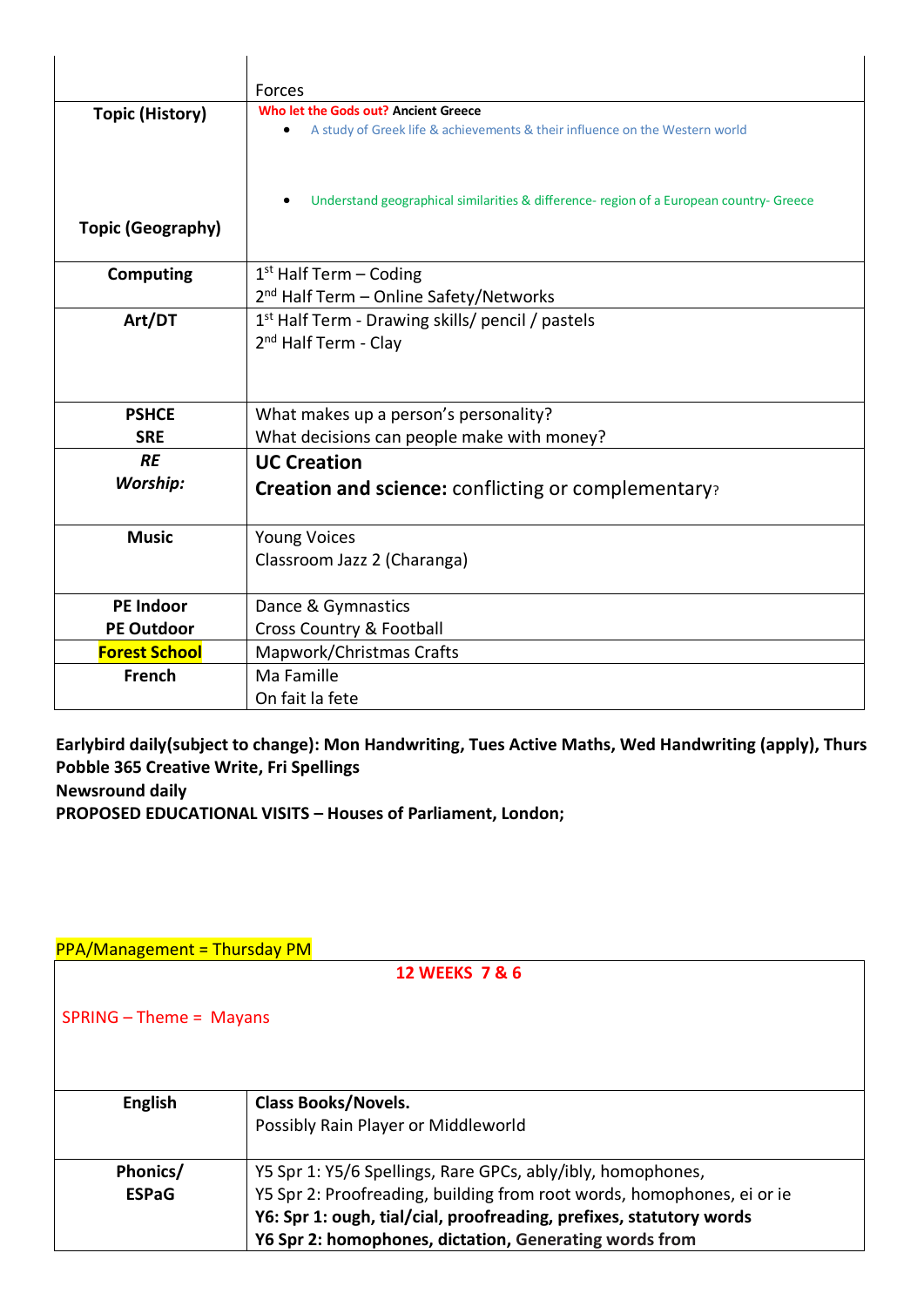|                          | prefixes and roots, Statutory words                                                                                      |
|--------------------------|--------------------------------------------------------------------------------------------------------------------------|
|                          | Grammar                                                                                                                  |
|                          | using passive verbs to affect the presentation of information in a sentence                                              |
|                          | using the perfect form of verbs to mark relationships of time and cause                                                  |
|                          | using hyphens to avoid ambiguity                                                                                         |
|                          |                                                                                                                          |
| <b>Mathematics</b>       | <b>Decimals and Percentages</b>                                                                                          |
|                          | <b>Measurement</b>                                                                                                       |
|                          | Geometry - reflection, coordinates, translation                                                                          |
|                          | Algebra                                                                                                                  |
|                          |                                                                                                                          |
|                          | use simple formulae                                                                                                      |
|                          | generate and describe linear number sequences<br>$\bullet$<br>express missing number problems algebraically<br>$\bullet$ |
|                          | find pairs of numbers that satisfy number sentences involving two                                                        |
|                          | unknowns                                                                                                                 |
|                          | enumerate possibilities of combinations of two variables                                                                 |
|                          | Rapid Reasoning Weeks 1-7/Printed off Targeted Qs from headstart 10 qs                                                   |
| <b>Science</b>           | <b>Evolution and Inheritance</b>                                                                                         |
|                          | <b>Animals including Humans</b>                                                                                          |
| <b>Topic (History)</b>   | <b>Mayans</b><br>A non-European society that contrasts with British History - Mayans<br>٠                                |
| <b>Topic (Geography)</b> | Understand geographical similarities & difference- region within N/S America- Mexico<br>$\bullet$                        |
| <b>Computing</b>         | Spreadsheets                                                                                                             |
|                          | Blogging                                                                                                                 |
| Art/DT                   | Sculpture/3D study of artist/ mosaics<br>Paint                                                                           |
| <b>PSHCE</b>             | How can we help in an accident or emergency?                                                                             |
| <b>SRE</b>               | How can friends communicate safely?                                                                                      |
|                          | SRE - Relationships                                                                                                      |
| <b>RE</b>                | <b>NYCC: Expressing</b>                                                                                                  |
| Worship:                 | 2.4 If God is everywhere, why go to a place of worship?                                                                  |
|                          | <b>UC Salvation:</b>                                                                                                     |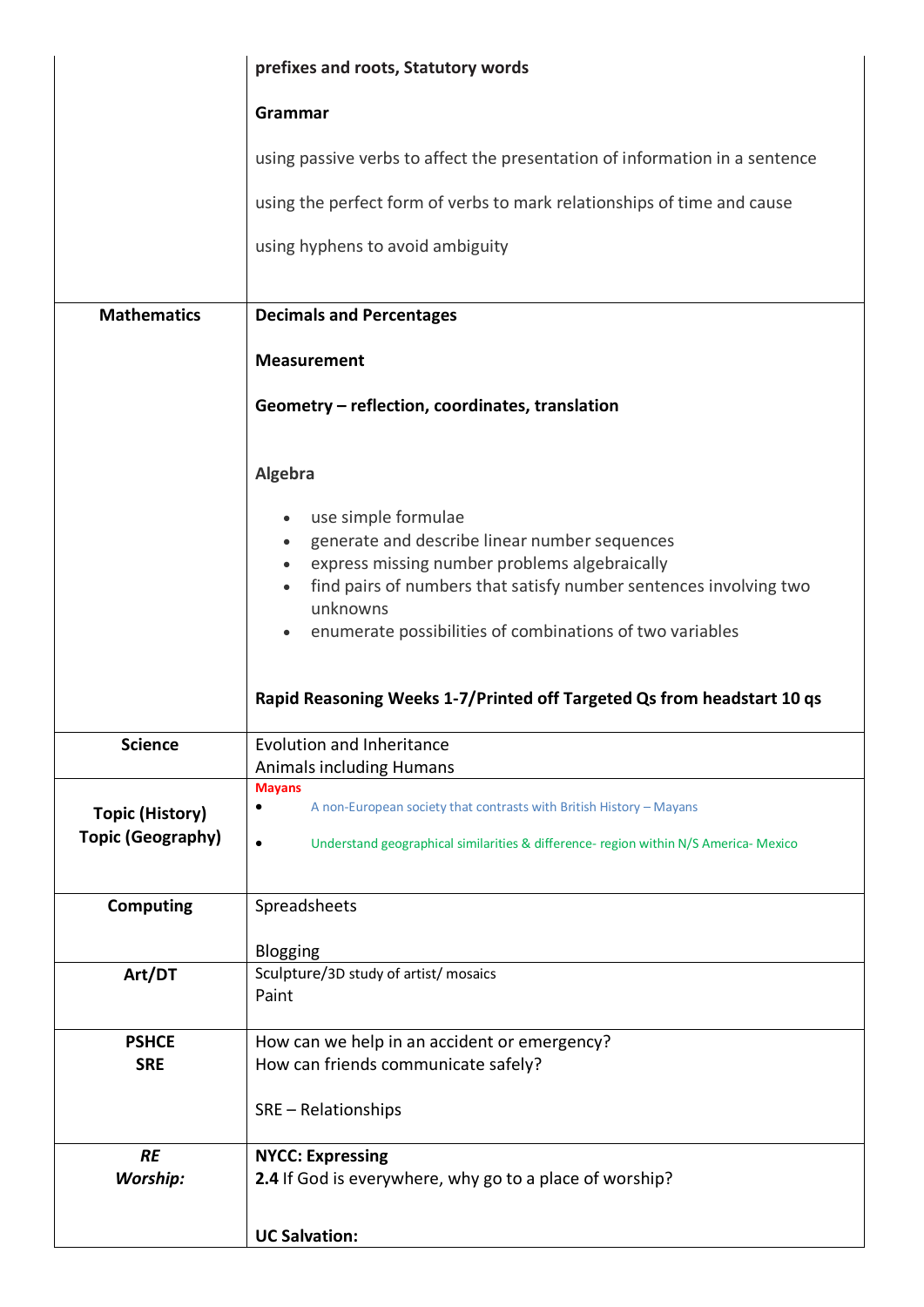|                      | What difference does the resurrection make for Christians? |
|----------------------|------------------------------------------------------------|
| <b>Music</b>         | Ukulele Course Charanga<br>You've got a friend (Y6)        |
| <b>PE Indoor</b>     | Gym/Dance                                                  |
| <b>PE Outdoor</b>    | Hockey/Basketball                                          |
| <b>Forest School</b> | Not this half term                                         |
| French               | Cher Zoo; Le Petit Dejeuner                                |

**Earlybird daily: Mon Handwriting, Tues Active Maths, Wed Handwriting (apply), Thurs Pobble 365 Creative Writing, Fri Spellings Newsround daily**

**PROPOSED EDUCATIONAL VISITS – RE (another place of worship); Chocolate Story York**

| 12 WEEKS 6 & 7                         |                                                                                                        |
|----------------------------------------|--------------------------------------------------------------------------------------------------------|
| <b>SUMMER-Theme = Keen to be Green</b> |                                                                                                        |
|                                        |                                                                                                        |
|                                        |                                                                                                        |
| <b>English</b>                         | Class Books/Novels.                                                                                    |
|                                        | The Extraordinary Colours of Auden Dare, Zillah Bethell                                                |
|                                        |                                                                                                        |
|                                        |                                                                                                        |
| Phonics/                               | Y5 Sum 1: Stat List, proofreading, homophones                                                          |
| <b>ESPaG</b>                           | Y6 Sum 1: ancy/ency, stat words                                                                        |
|                                        |                                                                                                        |
|                                        | Grammar                                                                                                |
| <b>Mathematics</b>                     | <b>Geometry</b>                                                                                        |
|                                        | <b>Problem solving</b>                                                                                 |
|                                        | <b>Revision</b>                                                                                        |
|                                        |                                                                                                        |
| <b>Science</b>                         | Light                                                                                                  |
|                                        | Electricity                                                                                            |
| <b>Topic (History)</b>                 |                                                                                                        |
|                                        |                                                                                                        |
|                                        | Keen to be green                                                                                       |
|                                        | Human geography- Natural resources including energy<br>٠<br>Mapping- grid references & ordnance survey |
| <b>Topic (Geography)</b>               | <b>Digital mapping</b>                                                                                 |
|                                        |                                                                                                        |
| <b>Computing</b>                       | <b>Text adventures</b>                                                                                 |
|                                        | Quizzing                                                                                               |